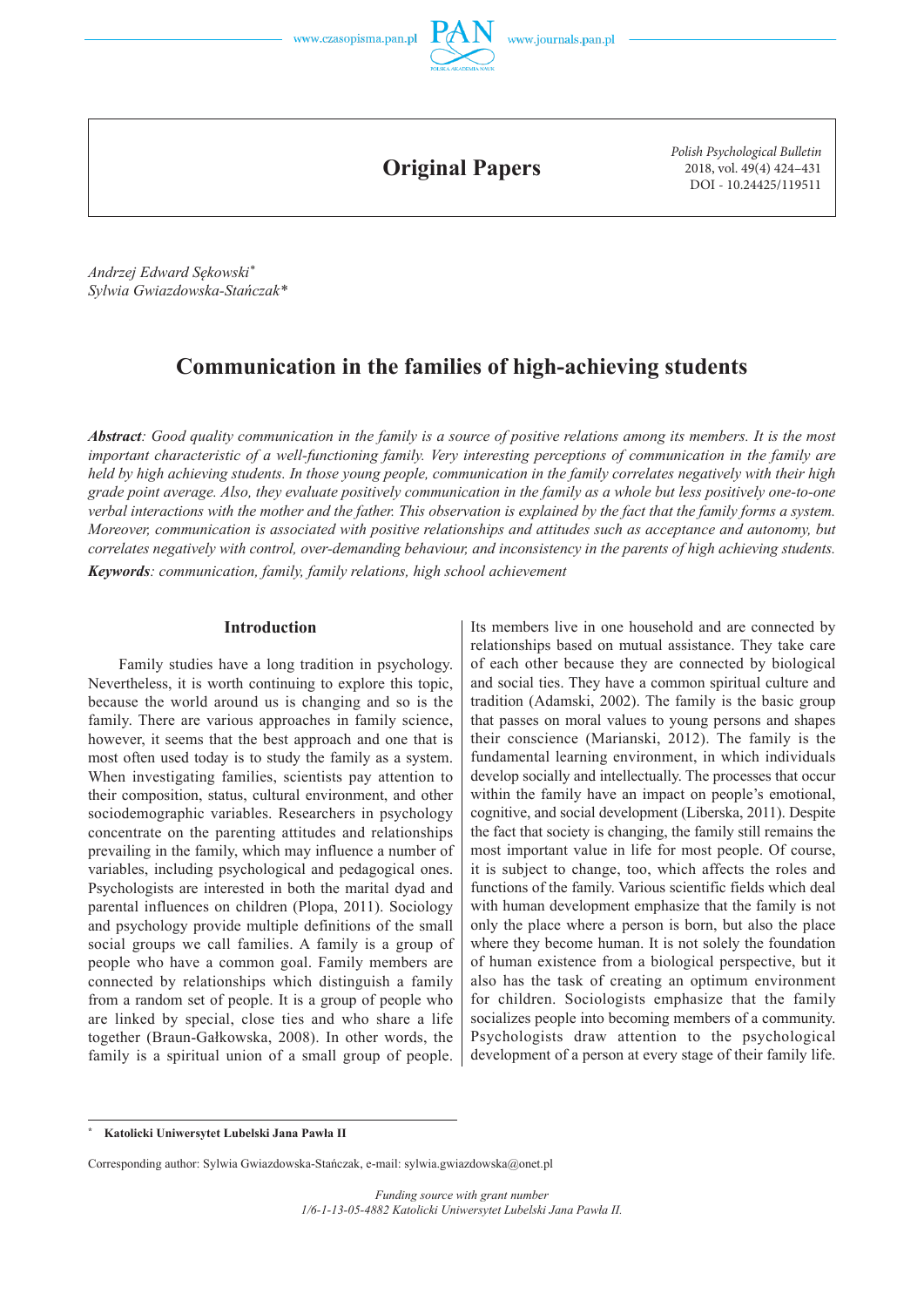Specialists in education deal with the educational role of parents. Scientists from different fields look at the impact of the family on a human being in different ways, but they all emphasize that this impact is strong, all-encompassing, and long-lasting (Gorbaniuk & Parysewicz, 2009).

It is emphasized that the family shapes a person's sense of self-worth, need for achievement, self-esteem, activity, and communication styles. The family environment is key to the development of the human being, regardless of his or her genetic make-up. It seems that upbringing in the family may have more influence on the child than biological determinants (Dysarz, 2003).

Relationships in the family depend on such factors as the quality of communication, the degree of autonomy- -control, and family identity and cohesion. Importantly, these factors should be looked at as part of a system in which a child has a separate relationship with each of the parents and its siblings and is also affected by the relationship between the parents (Plopa & Połomski, 2010). When speaking of relationships in the family, one should focus not only on feelings, but also on thoughts, specific activities, events, and emotions. It is these elements and their properties that reflect how intimately family members are connected. They can also be understood in terms of exchange of goods. Family members, so to speak, exchange their feelings, mutual love, respect, as well as information and services (Plopa, 2008). It is often emphasized that family relationships are among the most important factors affecting the quality of life (Rostowska, Jarmołowska, & Lewandowska-Walter, 2010).

The relationships in the family translate into the general atmosphere that prevails at home. Parents of gifted children create a unique atmosphere based on support. Homes like this follow a democratic style of parenting, with each family member having the right to express their opinion. Decisions are made jointly whenever possible. The child is not ignored and is provided with a great sense of security. What is important, the atmosphere of emotional security is one of the predictors of school achievement (Landau & Weissler, 1993; Białecki & Siemieńska, 2007). Intra-family relationships have a direct impact on a child's school performance. And since the family is a system that is governed by the feedback principle, it is not only parents who influence the child's achievements, but also the child's achievements can differentially affect the quality of the parent–child relationship (Sikorski, 2011).

One of the key characteristics of the family, according to Braun-Gałkowska (2009), is conversation. The authoress emphasizes that the quality of dialogue in the family increases the cohesion of the latter, giving family members a sense of security and closeness (Braun-Gałkowska, 2009). The ability to talk to one another is quoted as an important factor contributing to family happiness. Conversation is indispensable in upbringing. Positive communication patterns are passed on from parents to their offspring, affecting intergenerational as well as peer relationships. Good communication in the family is characterized by honesty, openness, the ability to listen and understand, and empathy. A lack of communication or dysfunctional communication lead to dysfunctions in the family (Błasiak, 2012).

Communication is one of the most important dimensions of cohesion in the family. It is responsible for proper adaptation in the family and in social environments. Positive, open conversation allows family members to understand one another and freely exchange information. It also teaches children empathy. Good quality conversation allows the family to retain its cohesion even if problems, such as illness or suffering, arise. Family members can support one another because they are able to listen and talk to one another (Kalus, 2009).

The quality of communication is of great importance to mutual marital support. The spouse is most often reported as the primary provider of support. For this support to be effective, it is essential that husband and wife live in mutual understanding, i.e. that they are able to interpret each other's messages and respond to them appropriately. In practice, mutual understanding means discerning and meeting the other person's needs. Importantly, the benefits of good communication are felt not only by the person who receives support, but also by the person who provides it. Providing support to others has a good impact on one's mental condition and quality of life (Hołtyń, 2011).

An important element of the family system is the quality of communication between its subsystems: the already mentioned marital subsystem and the much more complicated parent–child (parental) subsystems. More and more authors emphasize that communication between the child and the mother develops already in the prenatal period. As the child develops, going through the successive stages of growing up, communication in this subsystem changes to accommodate the new roles that family members assume. The relationship evolves from one of the child's total dependence and the parent's full responsibility for their offspring, to one of equality and partnership in conversation. As the family moves from one developmental stage to the next, communication among its members undergoes strong transformations. The content of conversations and communication rules change along with evolving family relationships and ties (Harwas- -Napierała, 2014).

Communication also importantly depends on the level of child development. Difficulties in communication between a parent and a teenager child result from the specific characteristics of the child's developmental stage. Adolescents are not yet adults, but they are no longer children. Problems arise when parents fail to notice this and choose inappropriate language and level of conversation. Teenagers seek independence and want to be heard. This is the time in which their views are formed, which often deviate from the norms and principles adopted by the parents. This is why communication between a parent and a teenager is difficult, but if it is based on respect, openness and partnership, it can be positive (Kozera-Mikuła, 2015).

The issue of high school achievements causes researchers many problems. First of all, it is difficult to define and differentiate between certain concepts such as a gifted student, an outstandingly able student, a student with outstanding achievement, a creative student, etc. Another problem is related to the need for clear criteria of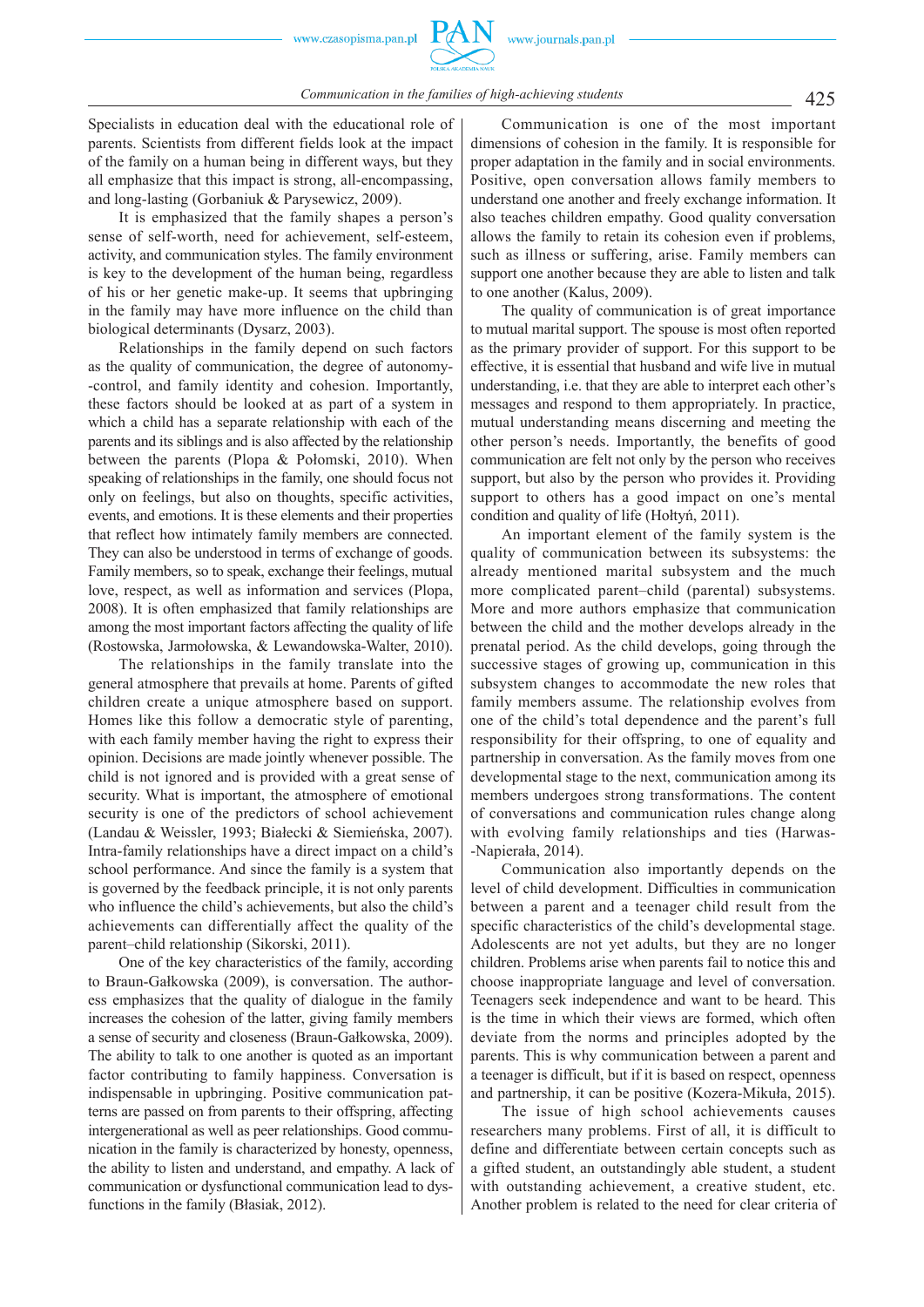achievement. Nowadays, achievement is assessed by both measurable school outcomes, such as a high grade point average, excellent test scores and successes in competitive examinations, as well as standardized instruments for measuring creativity, intelligence, and motivation. At the same time, researchers emphasize that the psychological approach based only on the examination of the intellect significantly limits the identification of the student's potential (Tokarz, 2005).

Many factors influence a student's school success. Predictors of high achievement include high intelligence, creativity, and certain personality factors. Of course, the environment in which a young person develops – his/her family, school, and interactions with peers – also play an important role. Researchers are looking for new relationships and factors that promote high achievement. Among others, investigators explore the system of values of talented people, their styles of communication, the level of creativity, and family influences (Chagas & Fleith, 2006; Sękowski & Łubianka, 2014). High achievements can be counted among giftedness criteria. However, school success will not always translate into success in adult life. Still, it certainly increases an individual's sense of self-efficacy and boosts their aspirations. Especially academic success of university students may have an impact on their later achievements in professional life (Sękowski & Siekańska, 2008). Research confirms that people who have had high school achievements are more satisfied with their professional work in adult life (Siekańska & Sękowski, 2006).

## **Research questions and hypotheses**

*How do students with high and average achievement differ in their perceptions of communication in the family?*

# **1. High achieving students perceive communication in their families more positively than do students with average achievement.**

There are relationships between a student's positive perceptions of communication in the family and his or her high school achievement. Students with high school achievement are expected to have positive perceptions of communication with their parents. Family communication is one of the most important predictors of good family relationships. Therefore, the possibility of having an open conversation with a parent plays a very important role in a child's development and consequently in the development of his/her achievement (Reichenberg & Landau, 2009). Authors also accent the importance of partnership in parent–child communication (Chwedorowicz, 2013).

*What attitudes and relationships are associated with communication in the family?*

**2. Communication in the family is positively correlated with family cohesion and positive maternal and paternal attitudes of acceptance and autonomy, and negatively correlated with control, over-demanding behaviour, and parental inconsistency.**

Communication in the family is one of the most important factors that affect relationships with family members. It is crucial for personal development and self-esteem. What is important, people acquire communication skills primarily in the family. Parents teach a child to interact with other people and engage in social behaviours (Satir, 2000). That is why communication is one of the most important dimensions of family life, which shapes the remaining relationships and attitudes.

#### **Method**

The present study was conducted using questionnaires in which the respondents (adolescent students) assessed the attitudes and relationships in their own families. Two instruments were employed: the Family Relationships Questionnaire (My Family, My Mother, and My Father versions) and the Parental Attitudes Scale (My Mother and My Father versions). Also a survey designed by the present authors, regarding family structure and school achievement was used. The 'My Family' version of the Family Relationships Questionnaire is intended to elicit a child's assessment of the family as a whole. This instrument is used to study perceptions of the family in young people between the ages of 15 and 20. It consists of 32 items. The respondents are asked to rate their degree of agreement with the statements in each item on a five-point scale (1. Agree 2. Rather agree 3. Don't know 4. Rather disagree 5. Disagree). Family relationships are described in terms of four dimensions: "Communication", "Cohesion", "Autonomy-Control", and "Identity". The "My Mother" and "My Father" versions of the questionnaire have 24 items each and describe relationships with regard to three dimensions: "Communication", "Cohesion", and "Autonomy-Control" (Plopa & Połomski, 2010). The "My Mother" and "My Father" versions of the Parental Attitudes Scale are used to examine parental attitudes as perceived by young people aged 13 to 20 years. The respondents rate their degree of agreement with the statements on a five-point scale (1. Agree 2. Rather agree 3. Difficult to say 4. Rather disagree 5. Disagree). The questionnaires consist of 45 items each, grouped into five scales: "Acceptance–Rejection," "Autonomy," "Protecting," "Demanding," and "Inconsistency" (Plopa, 2012).

#### **Procedures**

The questionnaires were administered to groups of students in schools. The questionnaires were completed during one lesson (45 minutes). The respondents were informed that their participation in the study was voluntary and anonymous. A few students refused to take part in the survey. Each student received a set of test sheets and a survey sheet. The average response time was about 25 minutes.

## **Participants**

The study group consisted of first-grade gymnasium (junior high school) students aged 16 years. Only individuals from full families were included in the study.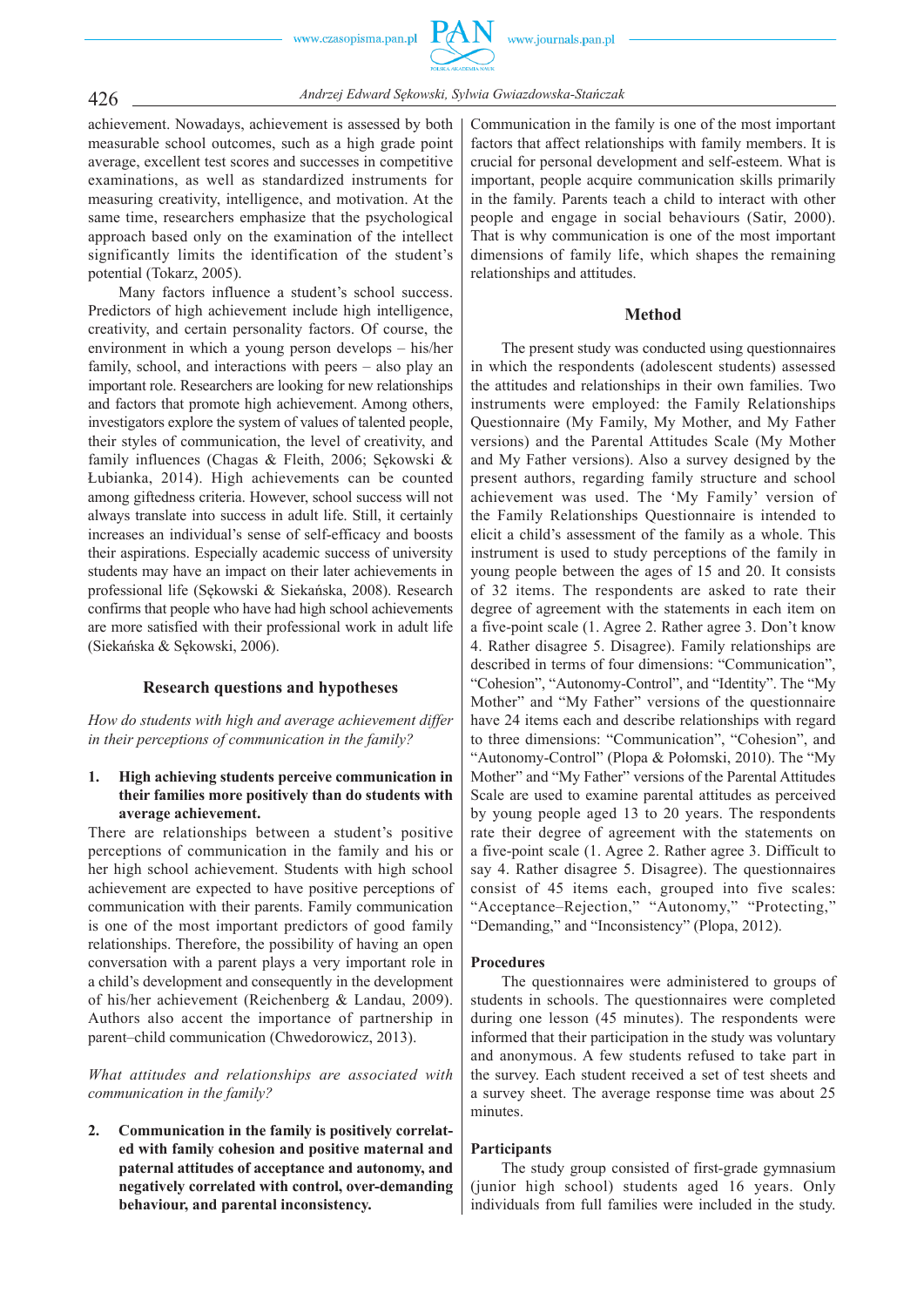427 *Communication in the families of high-achieving students*

Half of the families were "two plus two" families, 22% of the respondents had two siblings, fewer than 14% were the only child in their families, and about 6% of the sample had four to eight siblings. Achievement was measured by grade point average from the last school year.

## **Results**

High achievers assessed communication in their family as being better than did the controls. The results are shown in Table 1. Girls with a high grade point average evaluated the quality of dialogue in their families and communication with their fathers higher than their peers in the control. The results are presented in Table 2. The Communication scale in the "My Father" version of the Family Relationships Questionnaire correlated negatively with the average grade point  $(-0.24; p < 0.001)$  (Table 3). In the same group divided by gender, the correlation was positive in girls at 0.2;  $p < 0.05$ . In boys, the correlation was negative at  $-0.28$ ;  $p < 0.05$  (Table 4). Moreover, the dimension of Communication with the Mother entered the regression model for the whole group ( $β = -0.325$ ) and for the group of men  $(\beta = -0.239)$ . The results are shown in Tables 5 and 6.

# **Table 1. Perceptions of communication in the family by students with high and average school achievement (GPA)**

|                             | <b>High achievers</b><br>$(N = 148)$ |           | <b>Control group</b><br>$(N=158)$ |           |         |     |
|-----------------------------|--------------------------------------|-----------|-----------------------------------|-----------|---------|-----|
|                             | M                                    | <b>SD</b> |                                   | <b>SD</b> |         |     |
| Communication in the family | 31.33                                | 5.84      | 29.61                             | 6.36      | $-2.46$ | .01 |

## **Table 2. Perceptions of communication in the family by students with high and average GPA**

|                               | High achieving girls<br>$(N = 95)$ |      | Girls in the control group<br>$(N = 97)$ |           |         |      |  |
|-------------------------------|------------------------------------|------|------------------------------------------|-----------|---------|------|--|
|                               | M                                  | SD.  |                                          | <b>SD</b> |         |      |  |
| Communication in the family   | 31.72                              | 5.77 | 28 22                                    | 7.02      | $-3.78$ | .001 |  |
| Communication with the father | 28.75                              | 8.04 | 25.03                                    | 8.09      | $-319$  | .002 |  |

## Table 3. Correlations of communication with the father with GPA

|                               | Grade point average from the last year |                                     |  |  |  |  |
|-------------------------------|----------------------------------------|-------------------------------------|--|--|--|--|
|                               | <b>High achievers</b><br>$(N = 148)$   | <b>Control</b> group<br>$(N = 158)$ |  |  |  |  |
| Communication with the father | $-.24*$                                | 01                                  |  |  |  |  |

*Note.* \* Significance at  $p < .001$ .

## **Table 4. Correlations of relationship with the father with GPA by gender**

|                              |                                     | <b>Girls</b>                           | <b>Boys</b>                            |                           |  |  |  |
|------------------------------|-------------------------------------|----------------------------------------|----------------------------------------|---------------------------|--|--|--|
| <b>Relationship with the</b> |                                     | Grade point average from the last year | Grade point average from the last year |                           |  |  |  |
| Father                       | <b>High achievers</b><br>$(N = 95)$ | Control group<br>$(N = 97)$            | <b>High achievers</b><br>$(N=53)$      | Control group<br>$(N=61)$ |  |  |  |
| Communication                | $-.12$                              | $2***$                                 | $-28***$                               | $-.03$                    |  |  |  |

*Note.* \*\*\* Significance at  $p < 0.05$ .

# **Table 5. Contribution of the psychological variables in explaining variance in students' high achievement measured on the basis of their grade point average from the last school year**

|        |      | <b>Standardized coefficients</b>                                     |        |      |
|--------|------|----------------------------------------------------------------------|--------|------|
|        |      |                                                                      |        | n<   |
| 5 723  | 0.31 |                                                                      | 14 972 | .001 |
| $-040$ | .008 | $-.325$                                                              |        |      |
|        |      | Unstandardized coefficients<br>Parameter estimate (B) Standard error |        |      |

*Note.*  $R = 0.327$ ;  $R^2 = 0.107$ ; adjusted  $R^2 = 0.1$ ;  $df1 = 1$ ;  $df2 = 625$ .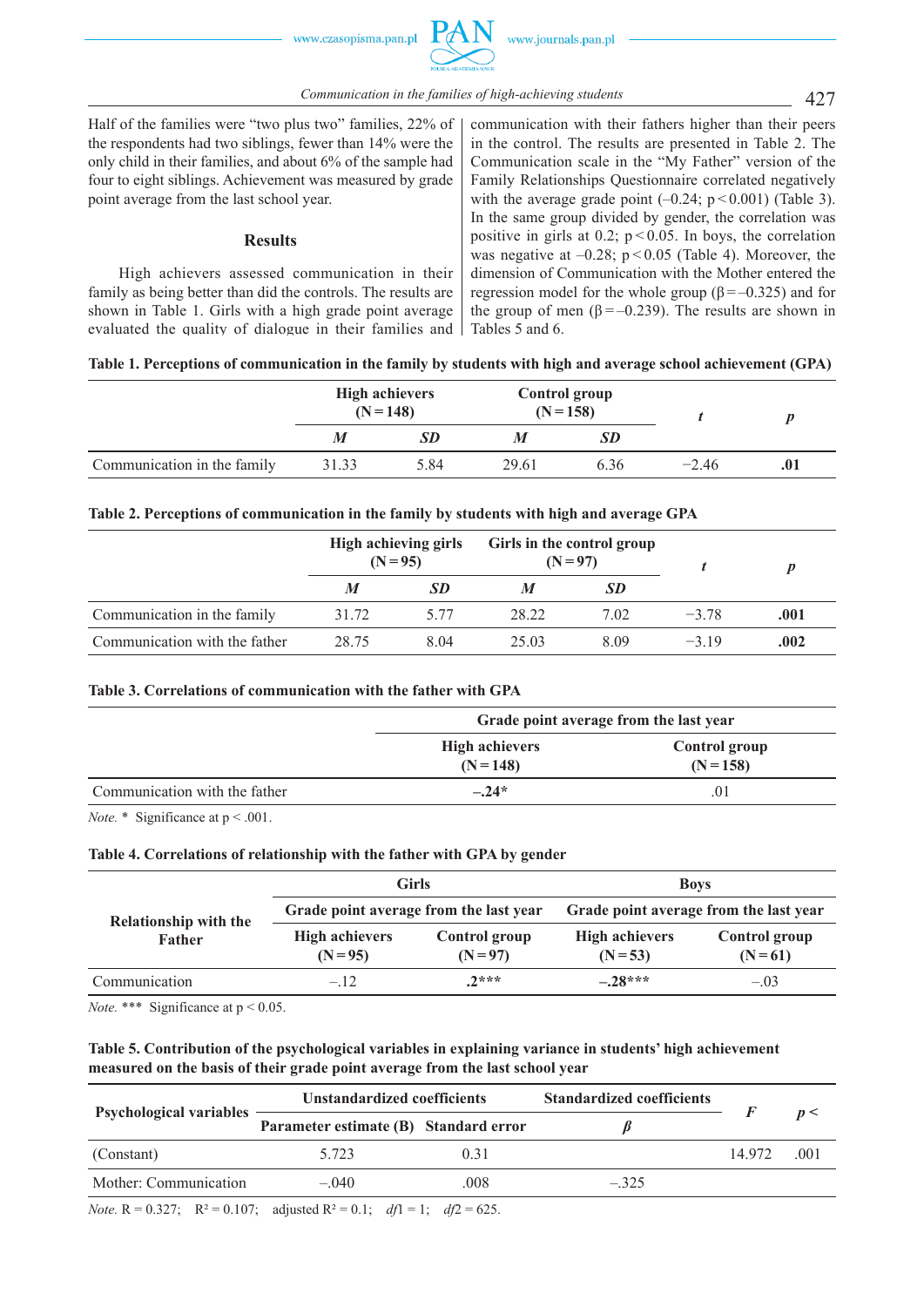

428 *Andrzej Edward Sękowski, Sylwia Gwiazdowska-Stańczak*

**Table 6. Contribution of the psychological variables in explaining variation in the students' high achievement measured on the basis of their grade average from the last school year in the group of male students**

|                                                                                             | Unstandardized coefficients           |     | <b>Standardized coefficients</b> |      |      |
|---------------------------------------------------------------------------------------------|---------------------------------------|-----|----------------------------------|------|------|
| <b>Psychological variables</b>                                                              | Parameter estimate (B) Standard error |     |                                  | 6331 | n<   |
| (Constant)                                                                                  | 5.161                                 | 448 |                                  |      | .001 |
| Mother: Communication                                                                       | $-036$                                | 015 | $-239$                           |      |      |
| $N_{\text{obs}}$ D = 0.211. D2 = 0.007. adjusted D2 = 0.001. $d\theta$ = 1. $d\theta$ = 227 |                                       |     |                                  |      |      |

*Note.*  $R = 0.311$ ;  $R^2 = 0.097$ ; adjusted  $R^2 = 0.081$ ;  $df1 = 1$ ;  $df2 = 237$ .

| Table 7. Correlations between dimensions of family relations and relationships with the mother and the father |  |  |
|---------------------------------------------------------------------------------------------------------------|--|--|
| for the high achievers by gender                                                                              |  |  |

|                                        |                         |               |          | Girls $(N=95)$      |                 | Boys $(N=53)$ |          |                           |          |  |
|----------------------------------------|-------------------------|---------------|----------|---------------------|-----------------|---------------|----------|---------------------------|----------|--|
|                                        | <b>Family relations</b> | Communication | Cohesion | Autonomy<br>Control | <b>Identity</b> | Communication | Cohesion | Autonomy<br>$\frac{1}{2}$ | Identity |  |
|                                        | Communication           | $.74*$        | $.73*$   | $.55*$              | $.63*$          | $.73*$        | $.66*$   | $.55*$                    | $.65*$   |  |
| <b>Relationship with</b><br>the mother | Cohesion                | $.66*$        | $.73*$   | $.47*$              | $.57*$          | $.66*$        | $.69*$   | $.52*$                    | $.63*$   |  |
|                                        | Autonomy-Control        | $-.58*$       | $-.51*$  | $-.72*$             | $-.42*$         | $-.31**$      | $-.29**$ | $-.45*$                   | $-.17$   |  |
| <b>Relationship with</b><br>the father | Communication           | $.57*$        | $.56*$   | $.49*$              | $.54*$          | $.73*$        | $.69*$   | $.43*$                    | $.59*$   |  |
|                                        | Cohesion                | $.67*$        | $.66*$   | $.45*$              | $.62*$          | $.76*$        | $.78*$   | $.43*$                    | $.57*$   |  |
|                                        | Autonomy-Control        | $-.49*$       | $-.37*$  | $-.57*$             | $-.27*$         | $-.38*$       | $-.37*$  | $-.34**$                  | $-31**$  |  |

*Note.* \* Significance at  $p < .001$ ; \*\* Significance at  $p < 0.01$ .

**Table 8. Correlations between scores on the "My Mother" version of the Parental Attitudes Scale and scores on the Family Relationships Questionnaire ("My Family", "My Mother", and "My Father" versions) for high achievers by gender**

|              |                                            |                           | Girls $(N=95)$ |            | Boys $(N=53)$ |                   |                           |              |            |           |               |
|--------------|--------------------------------------------|---------------------------|----------------|------------|---------------|-------------------|---------------------------|--------------|------------|-----------|---------------|
|              | <b>Parental Attitudes of</b><br>the Mother | Acceptance-<br>-Rejection | Independence   | Protecting | Demanding     | Inconsistency     | Acceptance-<br>-Rejection | Independence | Protecting | Demanding | Inconsistency |
|              | Communication                              | $.66*$                    | $.6*$          | .17        | $-.49*$       | $-.51*$           | $.63*$                    | $.52*$       | .16        | $-.08$    | $-.35*$       |
| Family       | Cohesion                                   | $.69*$                    | $.52*$         | .18        | $-.49*$       | $-.53*$           | $.64*$                    | $.44*$       | .15        | $-.13$    | $-.44*$       |
| relations    | Autonomy-Control                           | $.42*$                    | $.62*$         | $-.24**$   | $-.58*$       | $-.59*$           | $.48*$                    | $.65*$       | $-.12$     | $-.42*$   | $-.32**$      |
|              | Identity                                   | $.6*$                     | $.39*$         | $\cdot$ .2 | $-.29*$       | $-.49*$           | $.65*$                    | $.5*$        | .24        | .03       | $-.25$        |
| Relationship | Communication                              | $.84*$                    | $.73*$         | $.32*$     | $-.57*$       | $-.66*$           | $.68*$                    | $.7*$        | .14        | $-.36*$   | $-.55*$       |
| with the     | Cohesion                                   | $.85*$                    | $.71*$         | $.31*$     | $-.56*$       | $-.69*$           | $.86*$                    | $.73*$       | .12        | $-3**$    | $-.62*$       |
| mother       | Autonomy-Control                           | $-.57*$                   | $-.74*$        | .25.       | $.84*$        | $.75*$            | $-.31**-.54*$             |              | .18        | $.71*$    | $.54*$        |
| Relationship | Communication                              | $.32*$                    | $.25**$        | $-.04$     | $-.23*$       | $-.20***$         | $.44*$                    | $.35**$      | .11        | $-.06$    | $-.14$        |
| with the     | Cohesion                                   | $.42*$                    | $.32*$         | $-.01$     |               | $-.31^*$ $-.31^*$ | $.45*$                    | $.35**$      | .06        | $-.16$    | $-.33**$      |
| father       | Autonomy-Control -.29*                     |                           | $-.33*$        | .09        | $.32*$        | $.36*$            | $-.37*$                   | $-.39*$      | .21        | $.4*$     | $.41*$        |

*Note.* \* Significance at  $p < .001$ ; \*\* Significance at  $p < 0.01$ ; \*\*\* Significance at  $p < 0.05$ .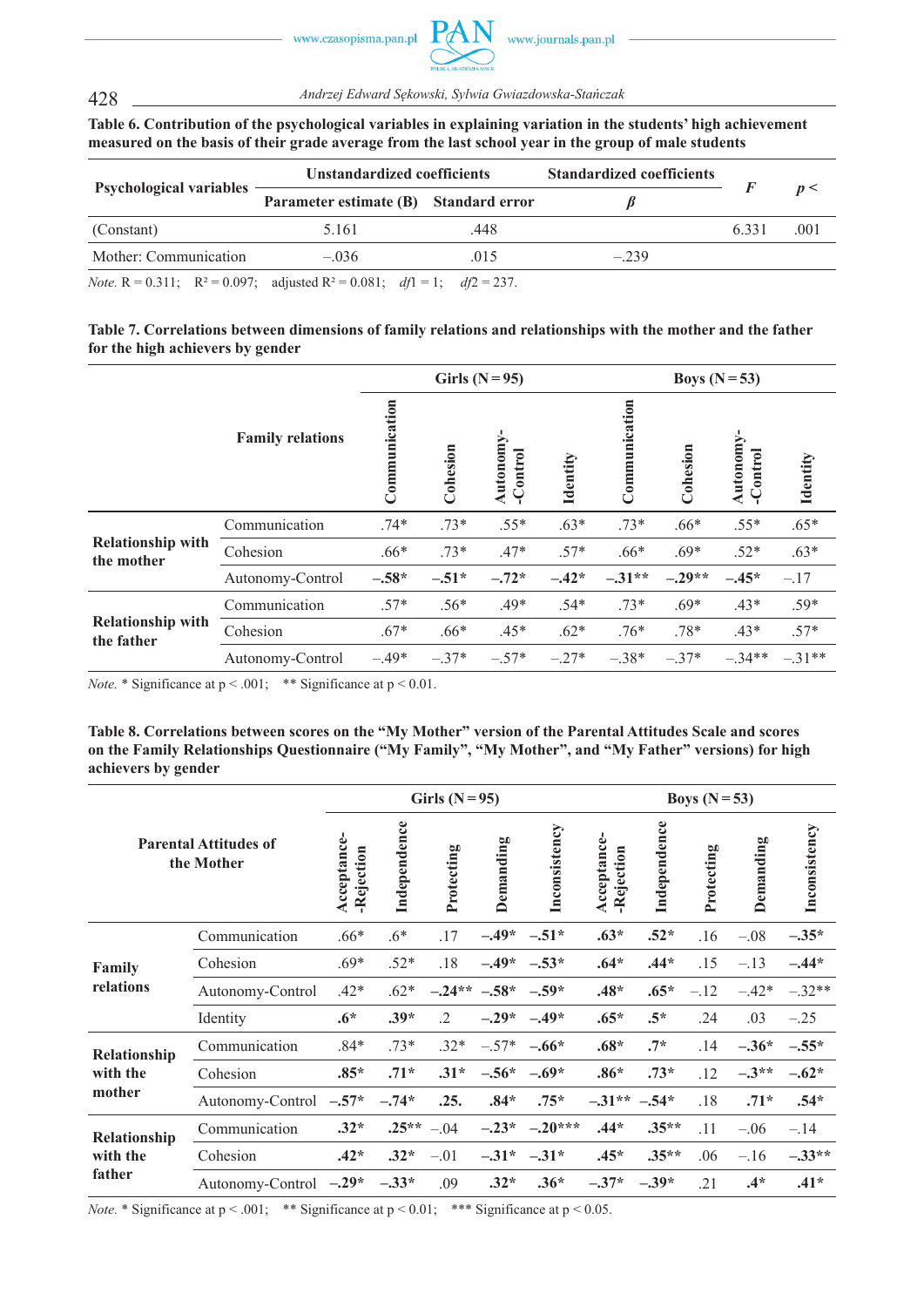**Table 9. Correlations between scores on the "My Father " version of the Parental Attitudes Scale and scores on the Family Relationships Questionnaire ("My Family", "My Mother", and "My Father" versions) for high achievers by gender**

|              | Girls $(N=95)$                             |                           |              |            |           | Boys $(N=53)$ |                           |              |            |           |               |
|--------------|--------------------------------------------|---------------------------|--------------|------------|-----------|---------------|---------------------------|--------------|------------|-----------|---------------|
|              | <b>Parental Attitudes</b><br>of the Father | Acceptance-<br>-Rejection | Independence | Protecting | Demanding | Inconsistency | Acceptance-<br>-Rejection | Independence | Protecting | Demanding | Inconsistency |
|              | Communication                              | $.59*$                    | $.53*$       | $.34*$     | $-.32*$   | $-.42*$       | $.61*$                    | $.58*$       | $.41*$     | $-.25$    | $-.45*$       |
| Family       | Cohesion                                   | .58*                      | .46*         | $.28*$     | $-.27*$   | $-.48*$       | $.74*$                    | $.61*$       | $.52*$     | $-.32**$  | $-.5*$        |
| relations    | Autonomy-Control                           | $.49*$                    | $.51*$       | .13        | $-.32*$   | $-.41*$       | $.33**$                   | $.56*$       | $-.01$     | $-.4*$    | $-.28***$     |
|              | Identity                                   | $.57*$                    | $.36*$       | $.43*$     | $-.19$    | $-.37*$       | $.45*$                    | $.47*$       | $.42*$     | $-.05$    | $-.29**$      |
| Relationship | Communication                              | $.44*$                    | $.40*$       | $.27*$     | $-.21*$   | $-.36*$       | $.47*$                    | $.53*$       | $.34**$    | $-3**$    | $-3**$        |
| with the     | Cohesion                                   | $.43*$                    | $.44*$       | .16        | $-.28*$   | $-.43*$       | $.46*$                    | $.50*$       | $.31**$    | $-.38*$   | $-.35**$      |
| mother       | Autonomy-Control                           | $-.38*$                   | $-.35*$      | $-.05$     | $.27*$    | $.33*$        | $-.29**$                  | $-.36*$      | $-.04$     | $.51*$    | $.49*$        |
| Relationship | Communication                              | $.86*$                    | $.67*$       | $.35*$     | $-.48*$   | $-.57*$       | $.77*$                    | $.70*$       | $.35**$    | $-.39*$   | $-.53*$       |
| with the     | Cohesion                                   | $.84*$                    | $.59*$       | $.39*$     | $-.36*$   | $-.54*$       | $.89*$                    | $.83*$       | $.44*$     | $-.52*$   | $-.63*$       |
| father       | Autonomy-Control $-.37*$                   |                           | $-.62*$      | .11        | $.75*$    | $.66*$        | $-.44*$                   | $-.53*$      | .02        | $.67*$    | $.57*$        |

*Note.* \* Significance at  $p < .001$ ; \*\* Significance at  $p < 0.01$ ; \*\*\* Significance at  $p < 0.05$ .

Correlations between communication and other dimensions of family relationships and relationships with the father and the mother are given in Table 7. The next tables present correlations of family relations (including communication) with the attitudes of the mother (Table 8) and the father (Table 9). It can be added here that high achieving girls and boys had different perceptions of communication with their mothers and fathers. The correlation between Communication with the Father and Communication with the Mother in girls was only 0.28;  $p < 0.01$ , whereas in boys it was 0.68;  $p < 0.001$ , the difference between the correlation coefficients was significant at  $p < 0.001$ . This means that the girls perceived communication with their fathers as being different than their communication with their mothers, while boys evaluated their exchanges with both parents in a similar way.

#### **Discussion**

The first hypothesis that high achieving students perceive communication in their families more positively than do students with average achievement, was partially confirmed by the results. Significantly higher scores on the dimension of Communication were obtained by the high achieving group as a whole. High achieving girls had significantly higher scores for communication in the family as a whole and communication with the father. The hypothesis was not confirmed in the case of boys; however, it must be emphasized that boys in all groups perceived communication in their family rather positively, which is a good trend.

No hypothesis had been formulated regarding gender differences in the way high achievers perceived communication in their families, but it can be added here that boys evaluated their verbal interactions with their fathers better than did girls. Interestingly, this trend was also observed in the control group. Communication is one of the dimensions of family relationships. In this study it was investigated using three standardized psychological tests which provided information on how the respondents perceived communication in the family as a whole and how they perceived their communication with each parent separately. The "My Family", "My Mother" and "My Father" versions of the Family Relationships Questionnaire were used.

Both girls and boys rated communication at 6 to 7 on a 10-point scale. This applied to both communication in the family as a whole and one-to-one exchanges with the mother and the father. The coefficients of correlation of the dimension of Communication with the GPA were very low. However, they pointed to a positive correlation in girls, and a negative one in boys. This may have been be related to the developmental age of the participants – adolescence is the time when teenagers find it particularly difficult to talk to their parents about their problems and often fight with them over their ideologies (Kozera-Mikuła, 2015). In the regression model, Communication with the Mother explained the students' GPA in a negative way, which may mean that young people who had problems in their relationship with the mother wanted to improve it by being good students. Given the age of the respondents, the communication problems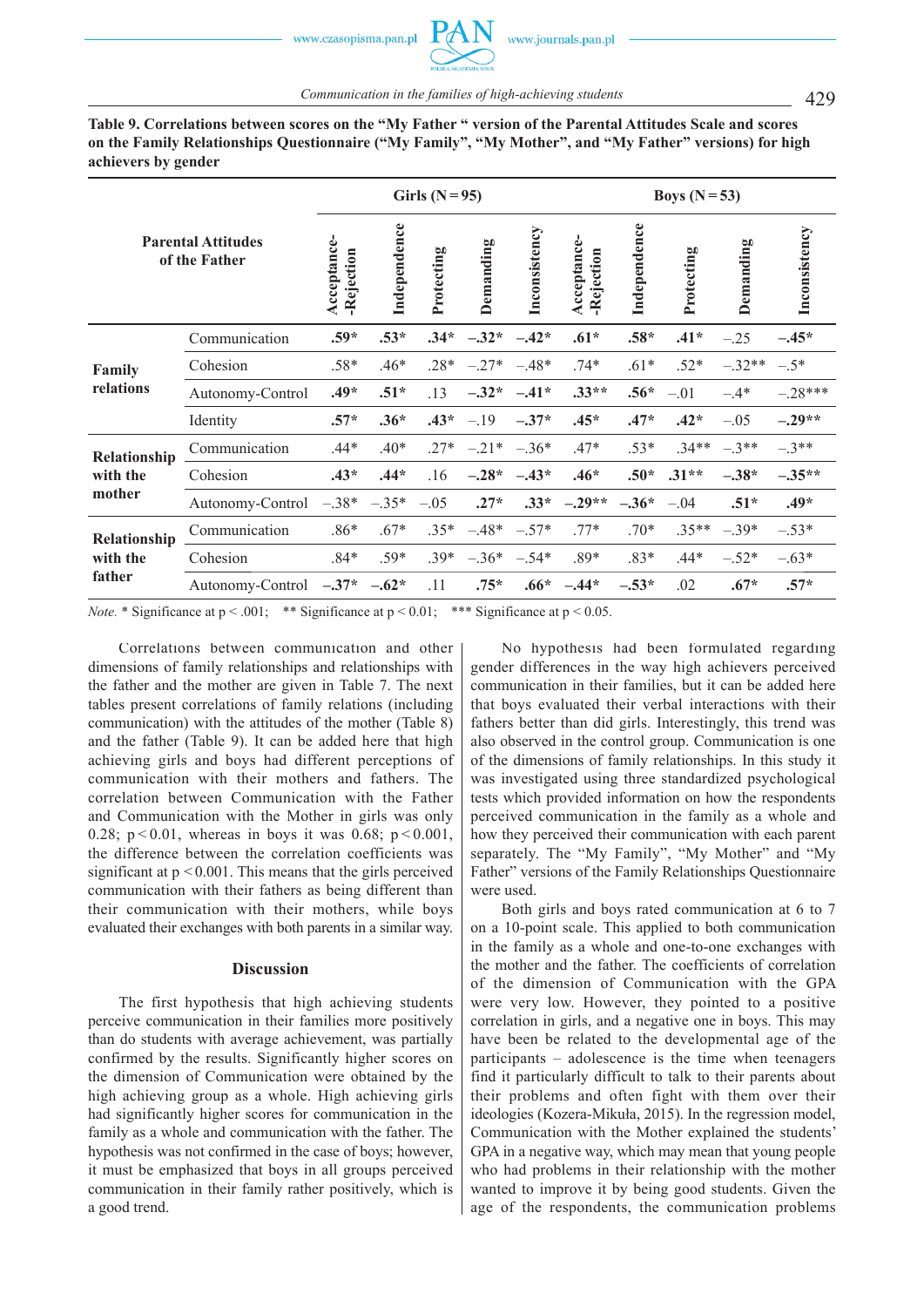

430 *Andrzej Edward Sękowski, Sylwia Gwiazdowska-Stańczak*

may have been related to the young people's desire to become independent, their rebellion against the mother's attentiveness (Kozera-Mikuła, 2015). In addition, it should be remembered that the actual communication was not investigated, but only how young people evaluated its quality, which leaves open the possibility that the gifted students, owing to their over-perfectionism, may have assessed their communication in the family as being worse than it actually was. In addition, it has to be remembered that young people tend to idealize the vision of the family they would like to create in the future, usually seeing their family of origin as deviating from that ideal (Baniak, 2010).

The second hypothesis, regarding the positive correlation of communication with parental acceptance and autonomy as well as a negative correlation with parental control, over-demanding behaviour, and inconsistency, was confirmed. Communication correlated highly with cohesion. The correlation coefficients were 0.82 in both girls and boys when the family was considered as a whole, and 0.87 in girls assessing communication with the father. When family was regarded as a whole, communication correlated positively with Autonomy-Control, but when interactions with the mother and the father were considered separately, the correlation was negative. Communication correlated positively with Autonomy and, as it had been hypothesized, it correlated negatively with Over-demanding Behaviour and Inconsistency; the correlation coefficients represented a moderate association.

Just as expected, positive dialogue in the family is associated with good relationships and positive attitudes. Verbal interaction is one of the components of family life that is worth taking good care of, because it allows the system to function properly. A family in which individuals are able to talk and listen to one another is cohesive and is characterized by a lack of inconsistency, despotism and excessive control.

#### **Con clusion**

Many researchers emphasize that communication is one of the most important elements of the proper functioning of the family (Satir, 2000; Braun-Gałkowska, 2008, 2009; Harwas-Napierała, 2014; Kozera-Mikuła, 2015). The specific character of verbal interactions is of great importance to the quality of family ties (Gwiazdowska-Stańczak, 2015). Positive communication promotes child development and good relationships, and thus the development of achievement in students (Reichenberg  $&$  Landau, 2009). However, the relationships obtained in the present study show minor inconsistencies in this respect. It turns out that dissatisfaction with communication with the father favours the achievement of success in school. Communication with the mother is also negatively associated with a high GPA. These findings can be explained in various ways. Firstly, the quality of communication with parents may have been negatively affected by the developmental age of the respondents. Secondly, a role may have been played by excessive perfectionism, which often characterizes gifted students. They may see communication with a parent as being worse than it really is (Sękowski & Knopik, 2008; Śliwińska, Limont, & Dreszer, 2008). It may be the case that children who are dissatisfied with the quality of their communication with a parent make every effort to improve this relationship. They become successful to "earn" the parent's love and acceptance or, perhaps, to compensate for the lack of a good atmosphere at home.

The dimension of Communication in the family was positively correlated with such relationships as Cohesion, Autonomy and parental Acceptance, and negatively with Inconsistency and Over-demanding Behaviour. These results once again confirm that communication in the family is one of the most important elements of the proper functioning of the family system (Braun-Gałkowska, 2008; Guzik & Guzik, 2010; Harwas-Napierała, 2014; Kozera-Mikuła, 2015). Positive communication is associated with a good level of cohesion in the family and satisfaction with autonomy and acceptance. In homes where parents keep an open dialogue with their children, there is an atmosphere of understanding, kindness, and love. In this light, it is not surprising that negative communication is associated with such attitudes as inconsistent and excessively demanding behaviour. Pressure, lack of support, and a sense of threat are hardly conducive to family conversation. Dialogue in the family is important because without it, it is impossible to solve conflicts and problems. Parents who can listen to their children and try to understand and accept their views, will certainly foster their positive development. In addition, children who trust their parents know that they can share with them both their successes and failures.

#### **References**

- Adamski, F. (2002). *Rodzina. Wymiar społeczno-kulturowy.* Kraków: Wydawnictwo Uniwersytetu Jagiellońskiego.
- Baniak, J. (2010). *Małżeństwo i rodzina w świadomości młodzieży gimnazjalnej na tle kryzysu jej tożsamości osobowej.* Kraków: NOMOS.
- Białecki, I., Siemieńska, R. (2007). Wpływ rodziny i grup rówieśniczych na wyniki egzaminów zewnętrznych. *Egzamin. Biuletyn badawczy. 2007*, *12*, 10–46.
- Błasiak, A. (2012). *Oddziaływania wychowawcze w rodzinie.* Kraków: Wydawnictwo WAM.
- Braun-Gałkowska, M. (2008). *Psychologia domowa.* Lublin: Wydawnictwo KUL.
- Braun-Gałkowska, M. (2009). *Zaprosili także Jezusa. Konferencje przedmałżeńskie.* Lublin: Wydawnictwo Gaudium.
- Chagas, J. F., Fleith, D. S. (2006). Development of gifted behaviors: A study with families of socioeconomically disadvantaged environments. *Gifted Education International, 20*, 10–18.
- Chwedorowicz, J. (2013). Zarządzanie rozwojem zdolności dziecka w środowisku rodzinnym. In: M. Jabłonowska (Ed.), *Środowisko edukacyjne uczniów zdolnych* (pp. 17–24). Warszawa: Wydawnictwo Universitas Rediviva.
- Dysarz, Z. (2003). *Mowa dziecka a więzi uczuciowe w rodzinie.* Bydgoszcz: Wydawnictwo Akademii Bydgoskiej.
- Gorbaniuk, J., Parysewicz, B. (2009). *Rodzina wobec współczesnych wyzwań społeczno-kulturowych.* Lublin: Wydawnictwo KUL.
- Guzik, B., Guzik, A. (2010). *Komunikacja w małżeństwie i w rodzinie.*  Kraków: Wydawnictwo Światło-Życie.
- Gwiazdowska-Stańczak, S. (2015). Komunikacja rodzinna w Internecie. In: B. Parysiewicz, M. Wyżlic, K. Komsta-Tokarzewska (Eds.), *Dialog w rodzinie – dobre praktyki* (pp. 25–33). Lublin: Wydawnictwo KUL.
- Harwas-Napierała, B. (2014). Specyfika komunikacji interpersonalnej w rodzinie ujmowanej jako system. In: I. Janicka, H. Liberska